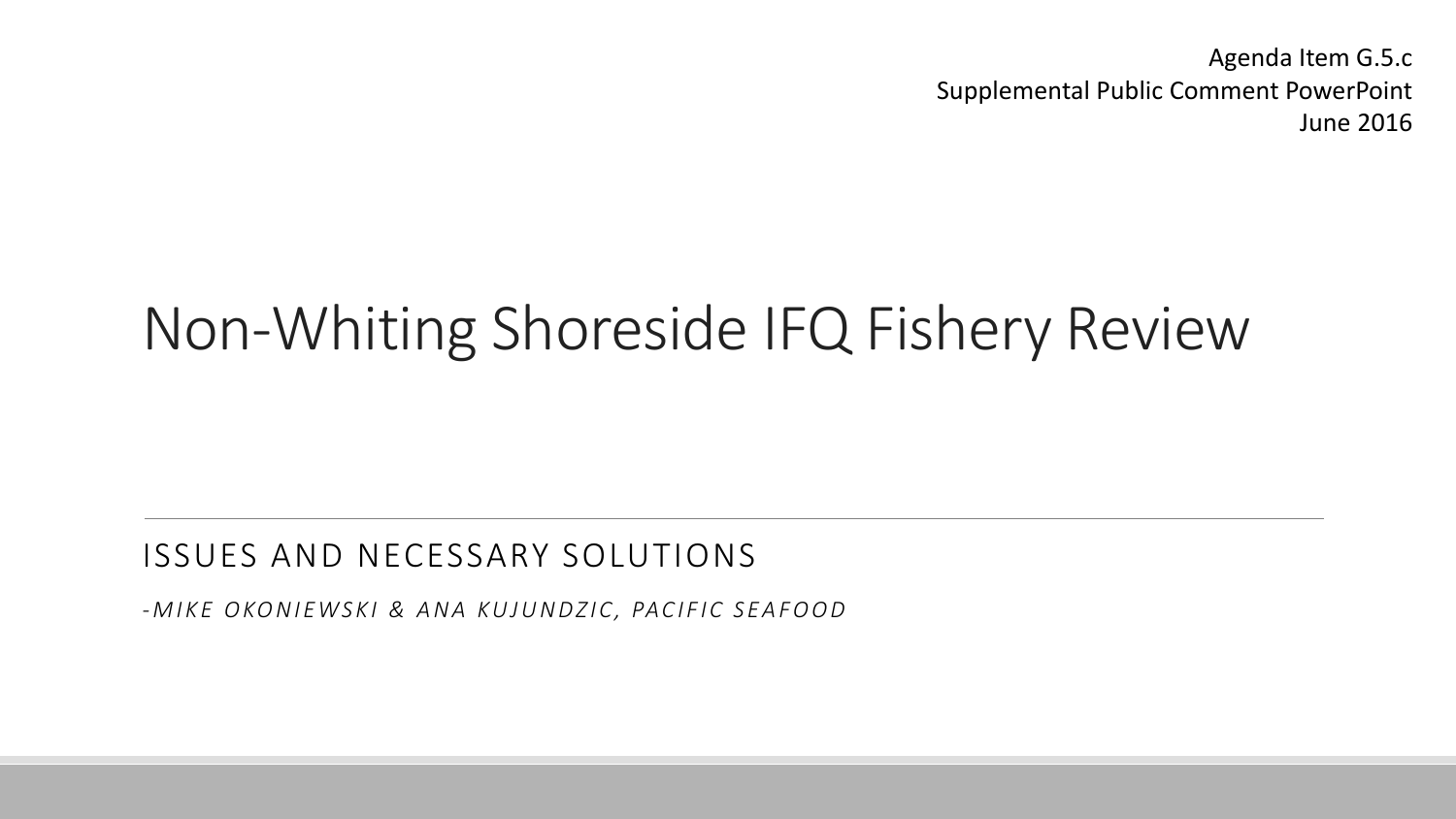The non-whiting West Coast IFQ trawl fishery is an economic sinkhole. Original advocates have publically declared it an "economic failure". Aggregate non-whiting species landings attainment in 2015 was the worst yet at 20.2 percent.1 Pacific Seafood lost 45 percent of our fillet workforce due to extended lapses of groundfish deliveries.

In September 2014 Pacific Seafood submitted a report<sup>2</sup> to the PFMC, followed by public testimony, on fundamental issues and potential solutions in the non-whiting IFQ fishery. The report contrasted the large variance in the British Columbia (BC) IFQ performance to the West Coast IFQ program. In post-testimony questioning, a Council member, emphatically stressed that we failed to point out the regulatory differences between the BC and the West Coast programs, along with MSA requirements. This in fact is the point.

The BC program was held to be an iconic example by the PFMC, a template for the West Coast. If the US regulatory framework is that divergent, how did the West Coast IFQ proponents expect it to replicate similar performance? Why did analysts neglect to distinguish regulatory differences, and fail to recognize the predictable disparity in operational and economic performances?

The Whiting Fishery functions well for all sectors. In stark contrast, the Amendment 20/21 program needs to be structurally overhauled before it destroys the non-whiting fishery. The 5 year Review is our opportunity.

**<sup>1</sup> SEE SLIDE 7 FOR 2015 IFQ SHORESIDE HARVEST AND ACL ATTAINMENT PERCENTAGES.**

**2 PFMC SEPTEMBER 2014, AGENDA ITEM J.1.D. SUPPLEMENTAL PUBLIC COMMENT 2: PACIFIC SEAFOOD, "OMNIBUS REGULATION CHANGE PRIORITIES".**

**[HTTP://WWW.PCOUNCIL.ORG/WP-CONTENT/UPLOADS/J1D\\_SUP\\_PUBCOM2\\_SEPT2014BB.PDF](http://www.pcouncil.org/wp-content/uploads/J1d_Sup_PubCom2_SEPT2014BB.pdf)**.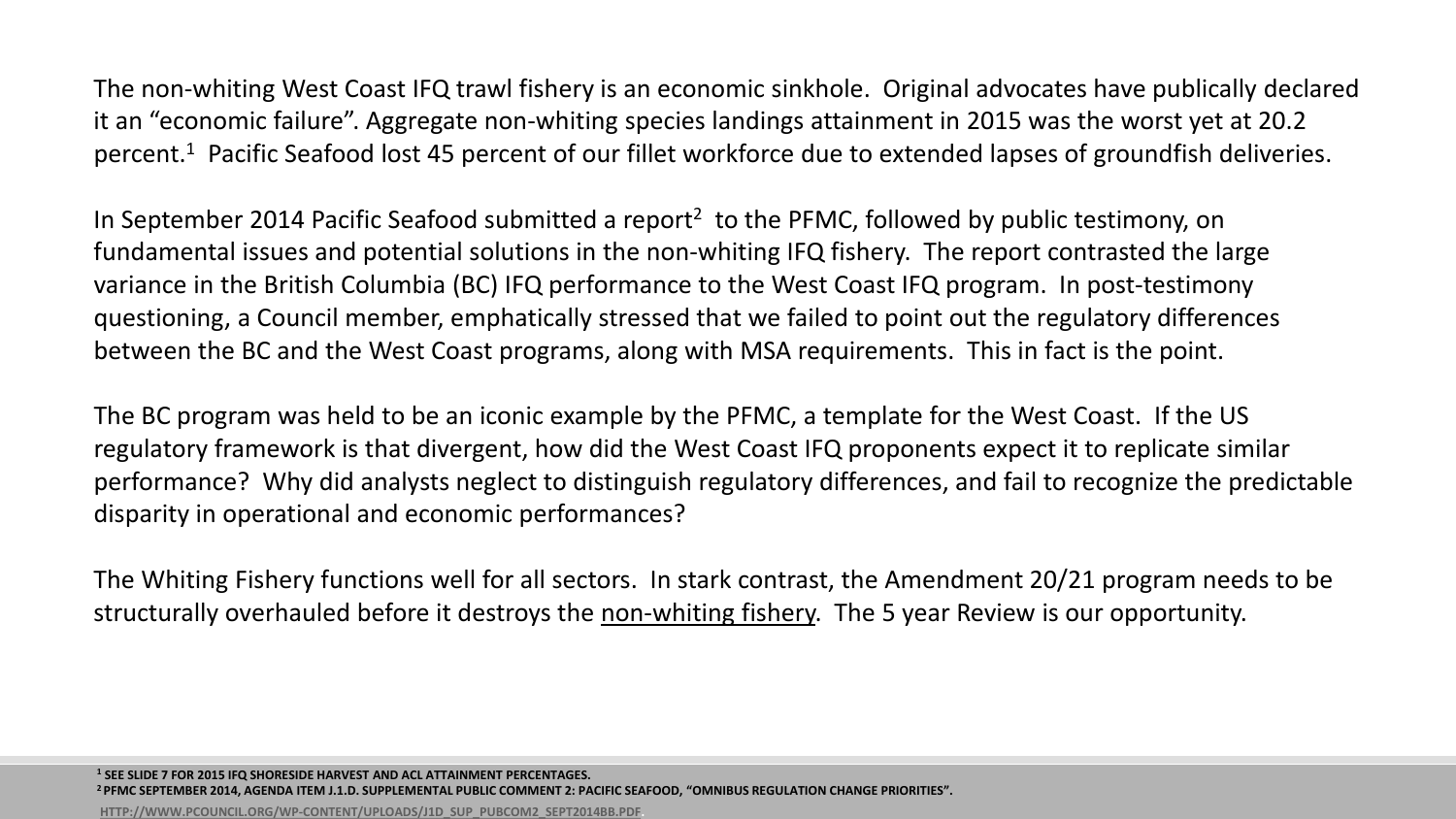# Top areas of poor performance:

- 1. Inconsistent fresh market supply chain.
- Vessel and processor revenues are stagnant or reduced.
- 3. Costs to vessels and processors have increased  $\rightarrow$  California trawl fishery is largely an artifact.
- 4. ACL attainment rates have decreased in aggregate.
- 5. Historic target species such as Dover sole have been underutilized.
- 6. The "trailing amendment" process is a regulatory quagmire creating more confusion for the industry.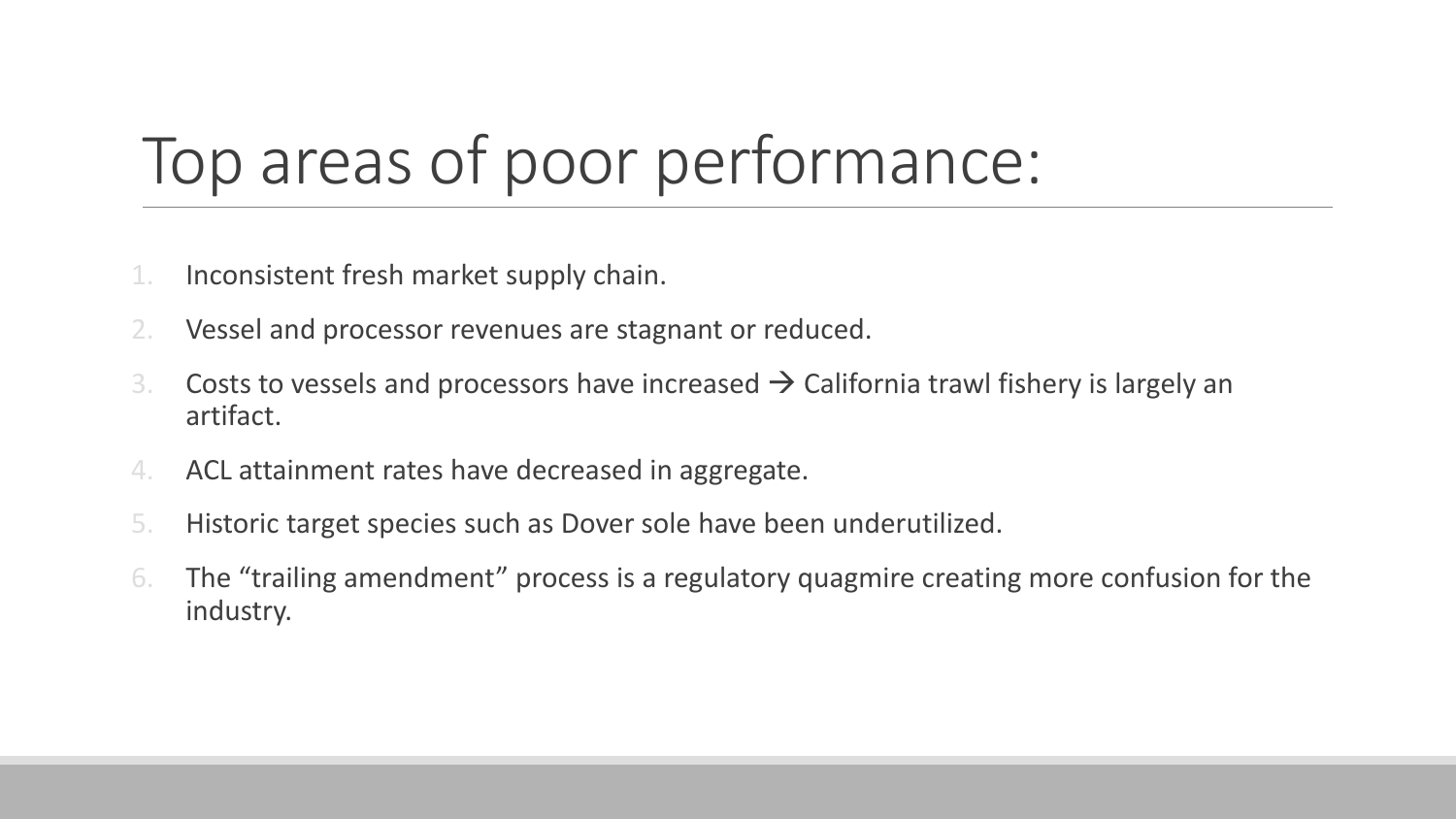## IFQ program elements that require modification:

- 1. Net economic benefit and optimum yield must become a primary focus of the IFQ program as outlined in National Standard 1 and groundfish FMP A20 goals.3
- 2. Increase vessel usage limits for individual species, remove the aggregate non-whiting QS limit and the aggregate vessel usage limit  $\rightarrow$  this will allow vessels to specialize which should lead to better ACL utilization, reduced costs and increase in quota value.
- 3. Eliminate the utilization of trawl IFQ sablefish QP by non-trawl gear, or alternatively allow trawl IFQ fishery participants access to the tier sablefish fishery's quota (i.e. allow two way trading between the two fisheries).
- 4. Decrease the cost of observer coverage by some combination of EM and decreased human coverage and/or provide subsidies to eligible participants.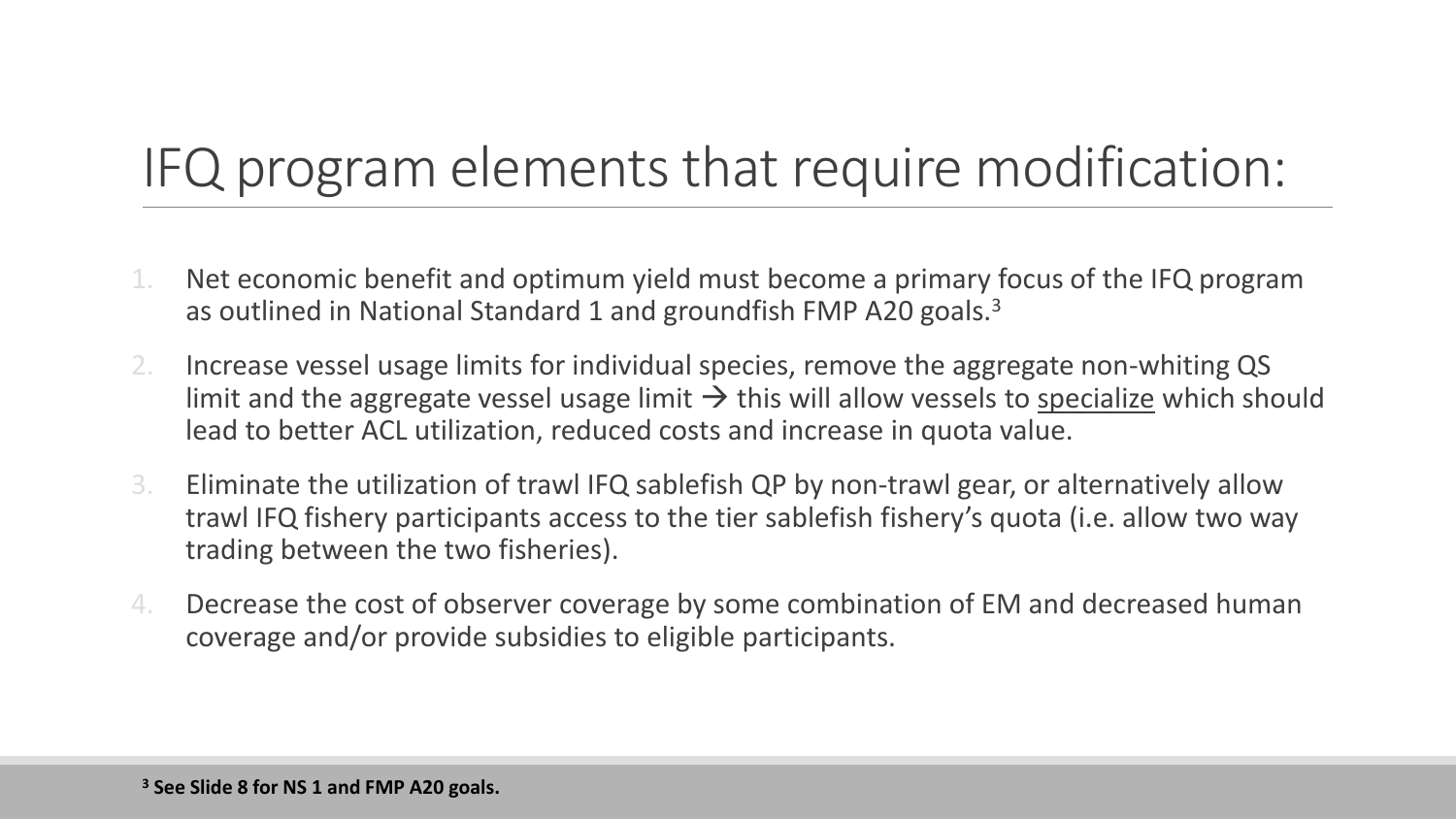### Necessary elements that should be analyzed and potentially added to the IFQ program:

- 1. Regulatory flexibility should be the top priority  $\rightarrow$  use <u>in-season management structure</u> to better balance catches with available quota. Instead of having a "hard cap" system where QS and QP vessel usage limits are fixed in perpetuity, the focus should be on a "soft cap" system where usage limits can be temporarily changed to allow for greater ACL utilization if catch rates are very low for example.
- 2. Analyze and possibly implement a coop system similar to other successful coops (AFA and other Alaska coops for example) where vessels would optimize *collective* and individual accountability to reduce bycatch while *achieving* optimum yield  $\rightarrow$  create coop use caps instead of having individual vessel caps.
- 3. In the event of a large "lightning strike" where a vessel could be prohibited from fishing for more than a year, allow the vessel one-time access to any unharvested ACL at year end by paying a "penalty fee" and/or provide some other mechanism so that the vessel is not forced to be out of the fishery for several years.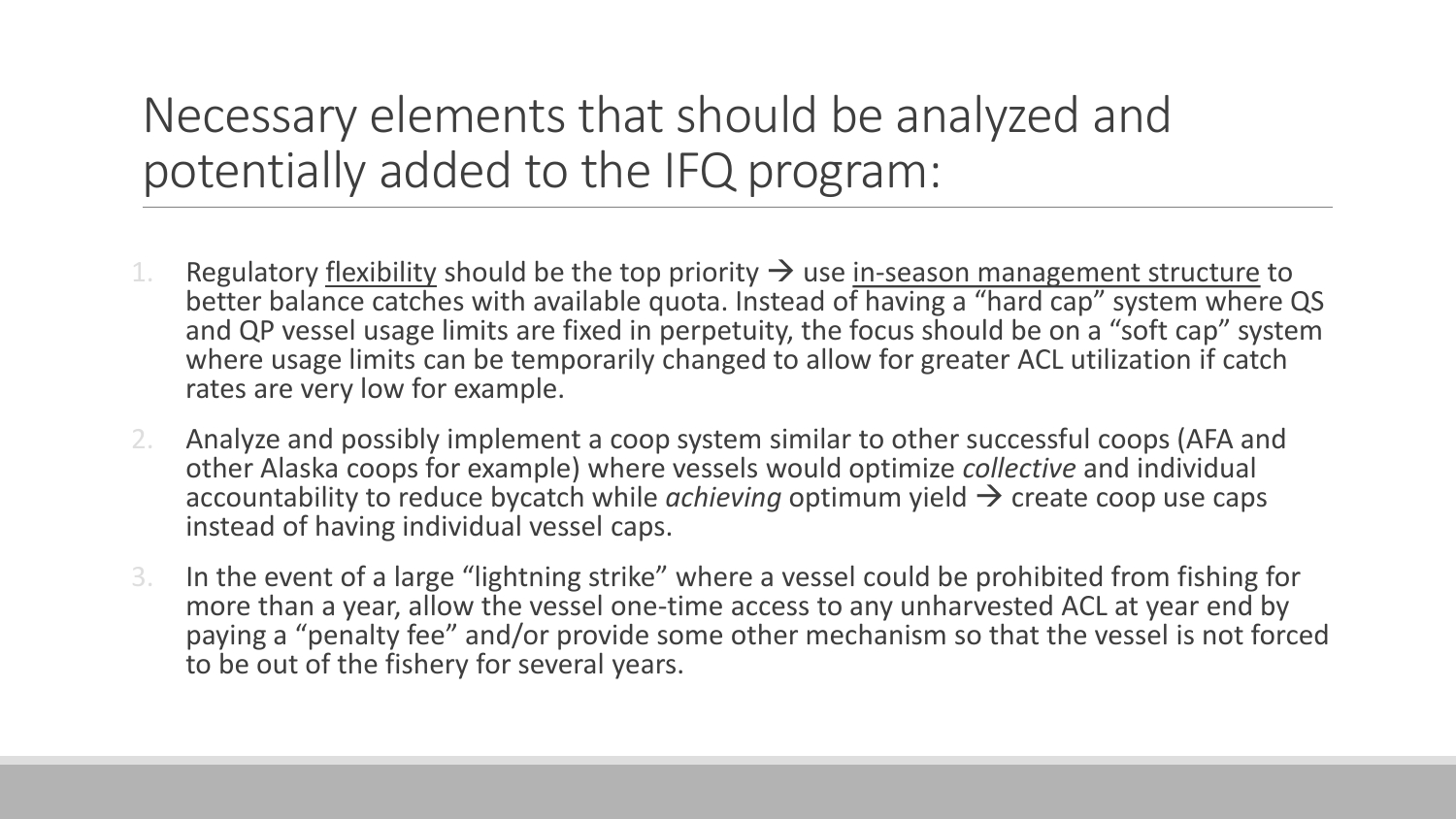### Necessary elements that should be analyzed and potentially added to the IFQ program:

- 4. A new approach we believe worth consideration is to allow IFQ participants to sell catch deficits (think of it as "bond trading" vs "stock/equity trading"). This is a way to mitigate "lightning strikes". The ability to spread large catch deficit over multiple vessel accounts could in many cases prevent vessels from being tied up for several years. Even if there is enough quota available in the IFQ pool and willingness of other participants to cover somebody's large catch deficit, the vessel in jeopardy still might not be able to fish for multiple years because the total pounds in its vessel account would be significantly higher than the vessel usage limit.
- 5. Use the economic performance metrics to drive actionable response plan and in-season adjustment:
- a. Create easy to read quarterly or semiannual performance report card in a timely manner.
- b. Estimate "break-even species prices" to understand when economic viability is compromised.
- c. Utilize downstream seafood market data from different government agencies to help assess the IFQ fishery performance (e.g. gaining or losing retail shelf space to tilapia, etc.).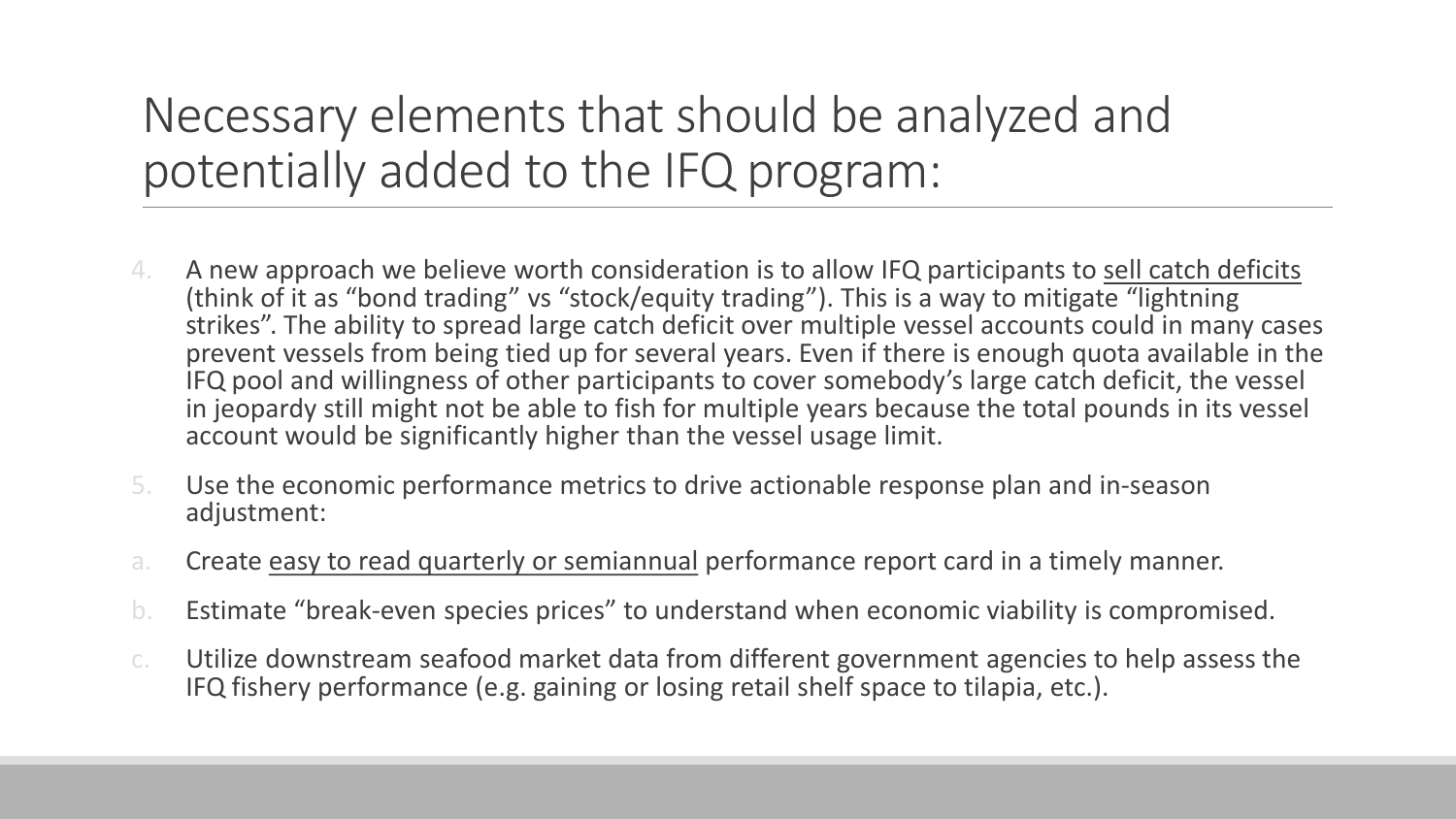| <b>NOAA West Coast Groundfish IFQ Application- FY 2015</b> |                            |                                         |                      |             |                            |
|------------------------------------------------------------|----------------------------|-----------------------------------------|----------------------|-------------|----------------------------|
| <b>IFQ Species</b>                                         | <b>Sector Quota Pounds</b> | <b>Carryover Quota</b><br><b>Pounds</b> | <b>Catch to Date</b> |             | Quota Pounds Percentage of |
|                                                            |                            |                                         |                      | Remaining   | <b>TAC Harvested</b>       |
| <b>Arrowtooth flounder</b>                                 | 7,041,410                  |                                         | 3,680,826            | 3,360,584   | 52%                        |
| Bocaccio rockfish South of 40A, °10' N.                    | 180,537                    | 17,273                                  | 85,223               | 112,587     | 43%                        |
| <b>Canary rockfish</b>                                     | 95,372                     | 8,866                                   | 98,842               | 5,396       | 95%                        |
| Chilipepper rockfish South of 40A, A°10' N.                | 2,652,161                  |                                         | 416,972              | 2,235,189   | 16%<br>●                   |
| Cowcod South of 40A, A°10' N.                              | 3,175                      | 187                                     | 832                  | 2,530       | 25%<br>$\bullet$           |
| Darkblotched rockfish                                      | 629,662                    | 60,158                                  | 269,762              | 420,058     | 39%                        |
| Dover sole                                                 | 101,370,312                | 4,788,683                               | 13,753,292           | 92,405,703  | 13%                        |
| <b>English sole</b>                                        | 20,179,330                 |                                         | 724,877              | 19,454,453  | 4%                         |
| Lingcod North of 40A, A°10' N.                             | 2,498,543                  | $\equiv$                                | 408,620              | 2,089,923   | 16%                        |
| Lingcod South of 40A, A°10' N.                             | 987,032                    |                                         | 69,851               | 917,181     | 7%                         |
| Longspine thornyheads North of 34A, °27' N.                | 6,530,820                  | 384,413                                 | 1,693,928            | 5,221,305   | 24%                        |
| Minor shelf rockfish North of 40A, A°10' N.                | 2,406,787                  |                                         | 73,704               | 2,333,083   | 3%                         |
| Minor shelf rockfish South of 40A, A°10' N.                | 423,728                    | 2,196                                   | 19,676               | 406,248     | 5%                         |
| Minor slope rockfish North of 40A, A°10' N.                | 2,688,339                  |                                         | 502,616              | 2, 185, 723 | 19%<br>●                   |
| Minor slope rockfish South of 40A, A°10' N.                | 934,738                    | 26,453                                  | 153,212              | 807,979     | 16%<br>●                   |
| <b>Other flatfish</b>                                      | 16,910,558                 |                                         | 1,837,997            | 15,072,561  | 11%                        |
| Pacific cod                                                | 2,273,870                  | 223,576                                 | 831,541              | 1,665,905   | 33%                        |
| Pacific halibut (IBQ) North of 40A, A°10' N.               | 186,287                    | 19,421                                  | 79,075               | 126,633     | 38%                        |
| Pacific ocean perch North of 40A, A°10' N.                 | 261,138                    | 23,921                                  | 109,926              | 175,133     | 39%                        |
| <b>Pacific whiting</b>                                     | 274,712,403                |                                         | 128,712,290          | 146,000,113 | 47%                        |
| Petrale sole                                               | 5,598,419                  | $ \,$                                   | 5,510,340            | 88,079      | 98%                        |
| Sablefish North of 36A, ° N.                               | 4,848,781                  | 198,725                                 | 4,857,975            | 189,531     | 96%                        |
| Sablefish South of 36A, ° N.                               | 1,587,064                  | 137,010                                 | 374,175              | 1,349,899   | 22%<br>$\bullet$           |
| Shortspine thornyheads North of 34A, A°27' N.              | 3,486,589                  | 296,304                                 | 1,583,654            | 2,199,239   | 42%                        |
| Shortspine thornyheads South of 34A, A°27' N.              | 110,231                    | 10,244                                  | 1,809                | 118,666     | 2%                         |
| Splitnose rockfish South of 40A, A°10' N.                  | 3,569,901                  |                                         | 61,642               | 3,508,259   | 2%                         |
| <b>Starry flounder</b>                                     | 1,668,569                  |                                         | 14,144               | 1,654,425   | 1%                         |
| <b>Widow rockfish</b>                                      | 3,131,931                  | 167,354                                 | 1,795,880            | 1,503,405   | 54%                        |
| Yelloweye rockfish                                         | 2,205                      | 172                                     | 78                   | 2,299       | 3%                         |
| Yellowtail rockfish North of 40A, A°10' N.                 | 10, 126, 162               |                                         | 3,196,463            | 6,929,699   | 32%                        |
| <b>Includes IFQ SS Whiting</b>                             | 477,096,054                | 6,364,956                               | 170,919,222          | 312,541,788 | 35.35%                     |
| <b>Non whitng IFQ species only</b>                         | 202,383,651                | 6,364,956                               | 42,206,932           | 166,541,675 | 20.22%                     |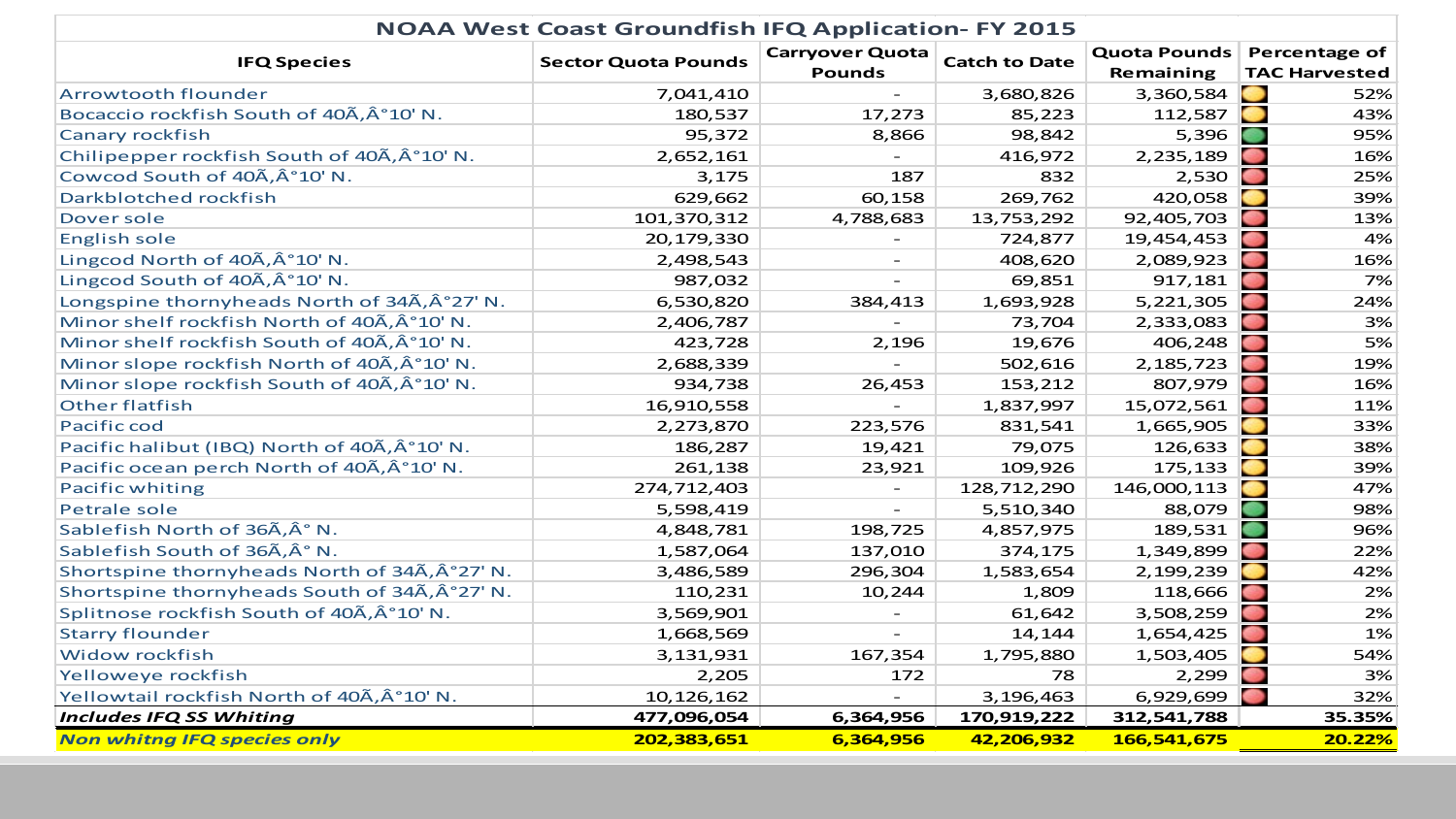- National Standard 1: *Conservation and management measures shall prevent overfishing while achieving, on a continuing basis, the optimum yield from each fishery for the United States fishing indust*ry.
- (A-20 FEIS) "The primary stated goal of Amendment 20 is: *Create and implement a capacity rationalization plan that increases net economic benefits, creates individual economic stability, provides for full utilization of the trawl sector allocation, considers environmental impacts, and achieves individual accountability of catch and bycatch." Additional stated objectives of Amendment 20 include: (#2)"provide for a viable, profitable, and efficient groundfish fishery,"(#4) "Increase operational flexibility," (#5)"minimize adverse effects . . . on fishing communities," and (#6) to "promote measurable economic and employment benefits through the seafood catching, processing, distribution elements, and support sectors of the industry."*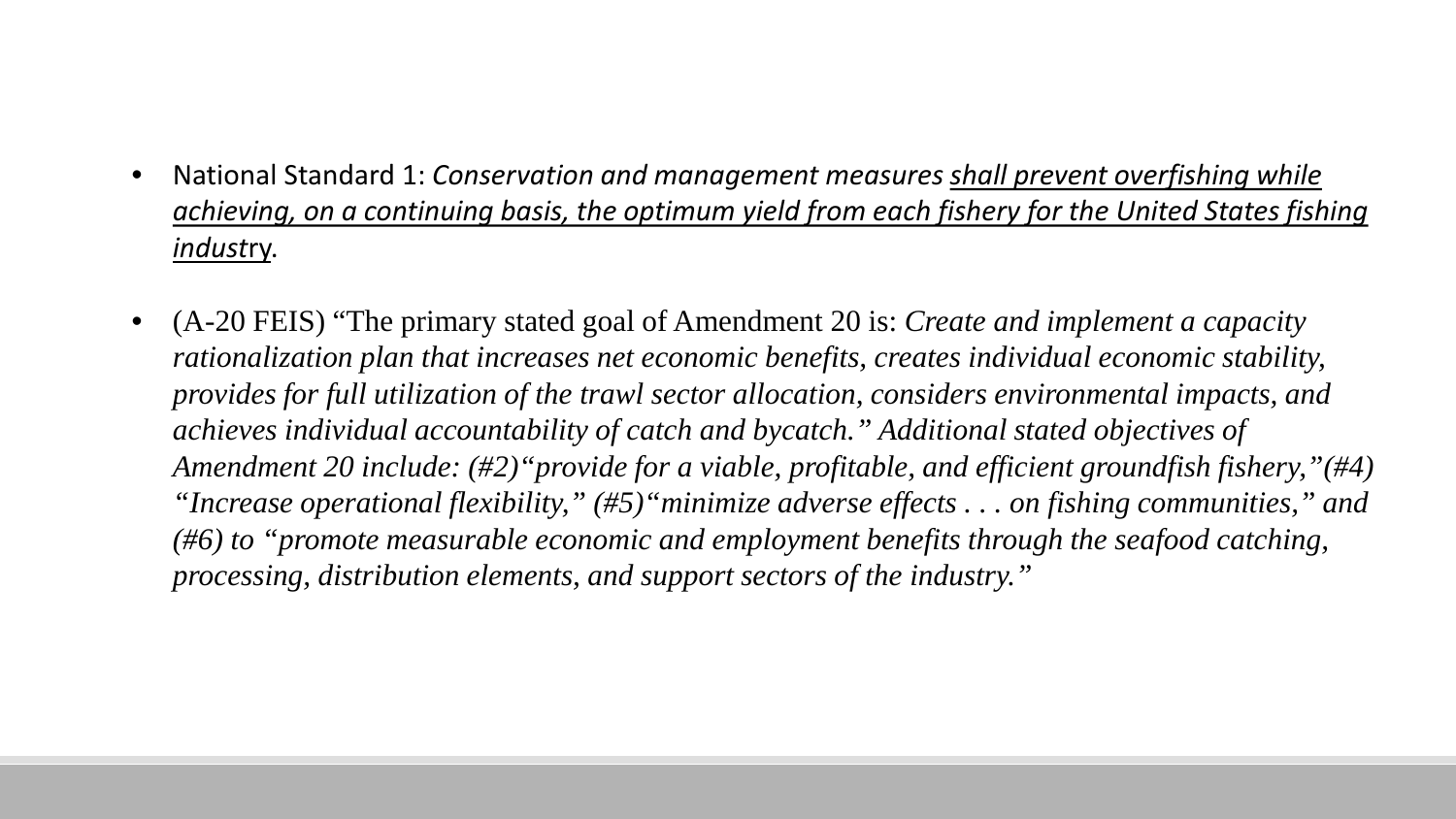"Economists tend to trust that competitive markets are the most efficient means of distributing scarce resources (e.g., QP), but this may not be the case when these markets are inherently thin and must distribute multiple goods with jointly determined and highly uncertain values….

"The centralized decision-making of a large firm (whether an owner of vessels or a processor that owns or buys and distributes QP to the vessels that deliver fish to it) that can harness disparate information and/or can mitigate risk associated with uncertainty may actually be able to do a better job of maximizing value. It is notable that, in mature multispecies IFQ systems in New Zealand, Iceland, and British Columbia much of the quota share has been acquired by large firms, often by processors or vertically integrated firms with processing and harvesting capacity. Part of the reason for this is undoubtedly to increase their ability to build stable markets for their products by gaining control of what fish is landed when, but these firms are also able to move QP around to the vessels that fish to them to ensure it is used efficiently. **Cooperatives might achieve similar gains, depending on how they are organized and operated**. **Risk pools also play an important role**….